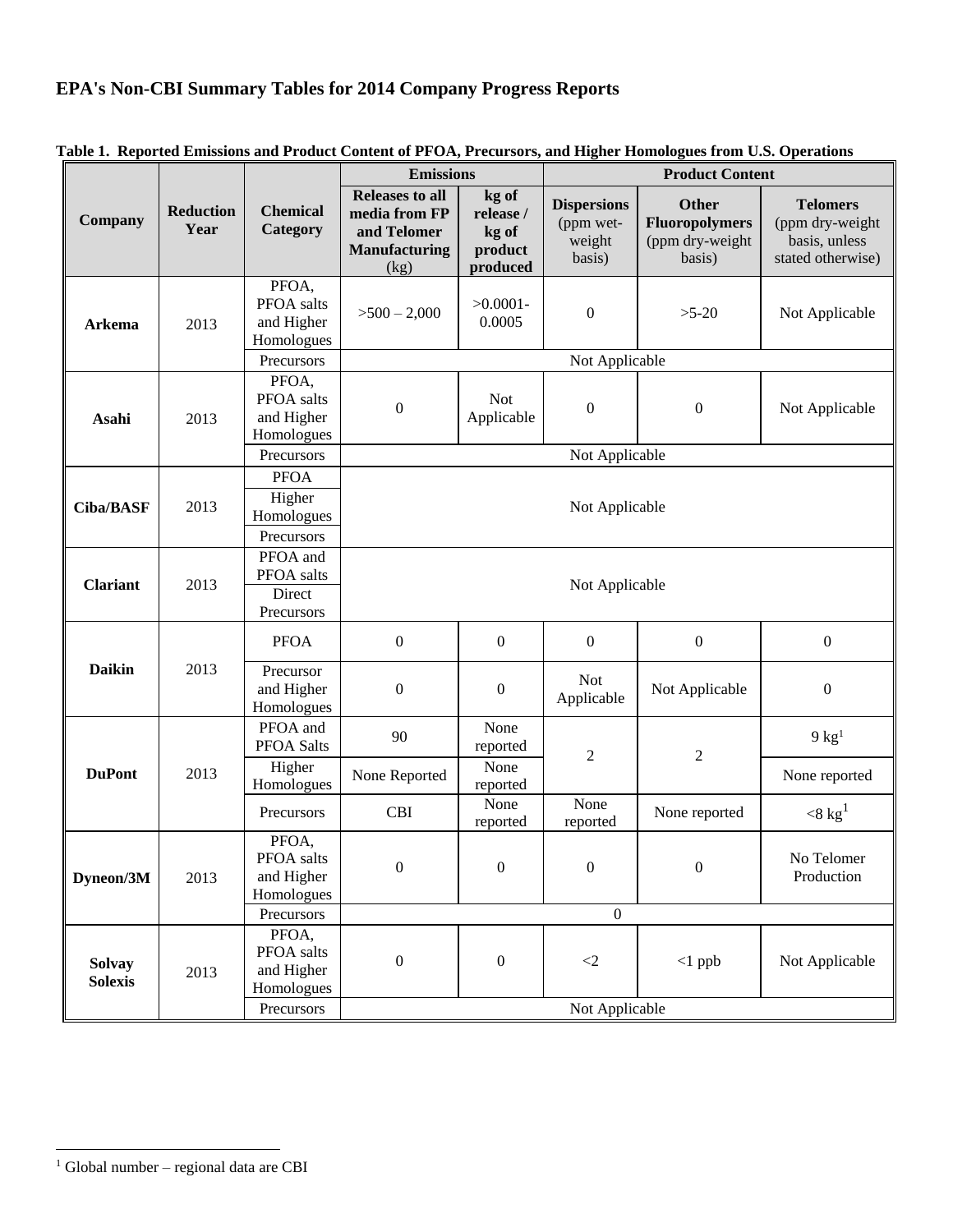|                                 |                          |                                                               | <b>Emissions</b>                                                                       |                                                    | <b>Product Content</b>                              |                                                             |                                                                                 |  |
|---------------------------------|--------------------------|---------------------------------------------------------------|----------------------------------------------------------------------------------------|----------------------------------------------------|-----------------------------------------------------|-------------------------------------------------------------|---------------------------------------------------------------------------------|--|
| Company                         | <b>Reduction</b><br>Year | <b>Chemical</b><br>Category                                   | <b>Releases to all</b><br>media from FP<br>and Telomer<br><b>Manufacturing</b><br>(kg) | kg of<br>release / kg<br>of product<br>produced    | <b>Dispersions</b><br>(ppm wet-<br>weight<br>basis) | Other<br><b>Fluoropolymers</b><br>(ppm dry-weight<br>basis) | <b>Telomers</b><br>(ppm dry-<br>weight<br>basis, unless<br>stated<br>otherwise) |  |
| Arkema                          | 2013                     | PFOA,<br>PFOA salts<br>and Higher<br>Homologues               | $>500-2,000$                                                                           | $>0.0003-$<br>0.0008                               | <b>Not</b><br>Applicable                            | $> 25 - 75$                                                 | <b>Not</b><br>Applicable                                                        |  |
|                                 |                          | Precursors                                                    | Not Applicable                                                                         |                                                    |                                                     |                                                             |                                                                                 |  |
| Asahi                           | 2013                     | PFOA,<br>PFOA salts<br>and Higher<br>Homologues               | 20.1                                                                                   | For FP<br>Production:<br>$<$ 1 kg / 100<br>kg      | <b>Not</b><br>Applicable                            | 18                                                          | Negligible<br>compared to<br>precursors                                         |  |
|                                 |                          | Precursors                                                    | $\boldsymbol{0}$                                                                       | For Telomer<br>Production:<br>$<$ 1 kg / 100<br>kg | <b>Not</b><br>Applicable                            | Not Applicable                                              | Average<br>50% (range:<br>$0-100%$ )                                            |  |
|                                 |                          | <b>PFOA</b>                                                   |                                                                                        |                                                    |                                                     |                                                             |                                                                                 |  |
| <b>Ciba/BASF</b>                | 2013                     | Higher<br>Homologues<br>Precursors                            | Not Applicable                                                                         |                                                    |                                                     |                                                             |                                                                                 |  |
| <b>Clariant</b>                 | 2013                     | PFOA and<br>PFOA salts                                        | 1.0                                                                                    | None<br>reported                                   | None<br>reported                                    | None reported                                               | $<$ 1 kg                                                                        |  |
|                                 |                          | Direct<br>Precursors                                          | < 1.5                                                                                  | None<br>reported                                   | None<br>reported                                    | None reported                                               | $<$ 7 kg                                                                        |  |
| <b>Daikin</b>                   | 2013                     | <b>PFOA</b><br>Precursor<br>and Higher<br>Homologues          | Not reported                                                                           |                                                    |                                                     |                                                             |                                                                                 |  |
| <b>DuPont</b>                   | 2013                     | PFOA and<br>PFOA salts                                        | 45                                                                                     | None<br>reported                                   |                                                     | $\boldsymbol{0}$                                            | See note <sup>2</sup>                                                           |  |
|                                 |                          | Higher<br>Homologues                                          | None reported                                                                          | None<br>reported                                   | 1                                                   |                                                             | None<br>reported                                                                |  |
|                                 |                          | Precursors                                                    | <b>CBI</b>                                                                             | None<br>reported                                   | None<br>reported                                    | None reported                                               | See note $2$                                                                    |  |
| Dyneon/3M                       | 2013                     | PFOA,<br>PFOA salts<br>and Higher<br>Homologues               | $\boldsymbol{0}$                                                                       | $\boldsymbol{0}$                                   | $\boldsymbol{0}$                                    | $\boldsymbol{0}$                                            | No Telomer<br>Production                                                        |  |
|                                 |                          | Precursors                                                    | $\boldsymbol{0}$                                                                       |                                                    |                                                     |                                                             |                                                                                 |  |
| <b>Solvay</b><br><b>Solexis</b> | 2013                     | PFOA,<br>PFOA salts<br>and Higher<br>Homologues<br>Precursors | Not Applicable                                                                         |                                                    |                                                     |                                                             |                                                                                 |  |
|                                 |                          |                                                               |                                                                                        |                                                    | Not Applicable                                      |                                                             |                                                                                 |  |

**Table 2. Reported Emissions and Product Content of PFOA, Precursors, and Higher Homologues from Non-U.S. Operations**

\_\_\_\_\_\_\_\_\_\_\_\_\_\_\_\_\_\_\_\_\_\_\_\_\_ <sup>2</sup> Global number reported in table 1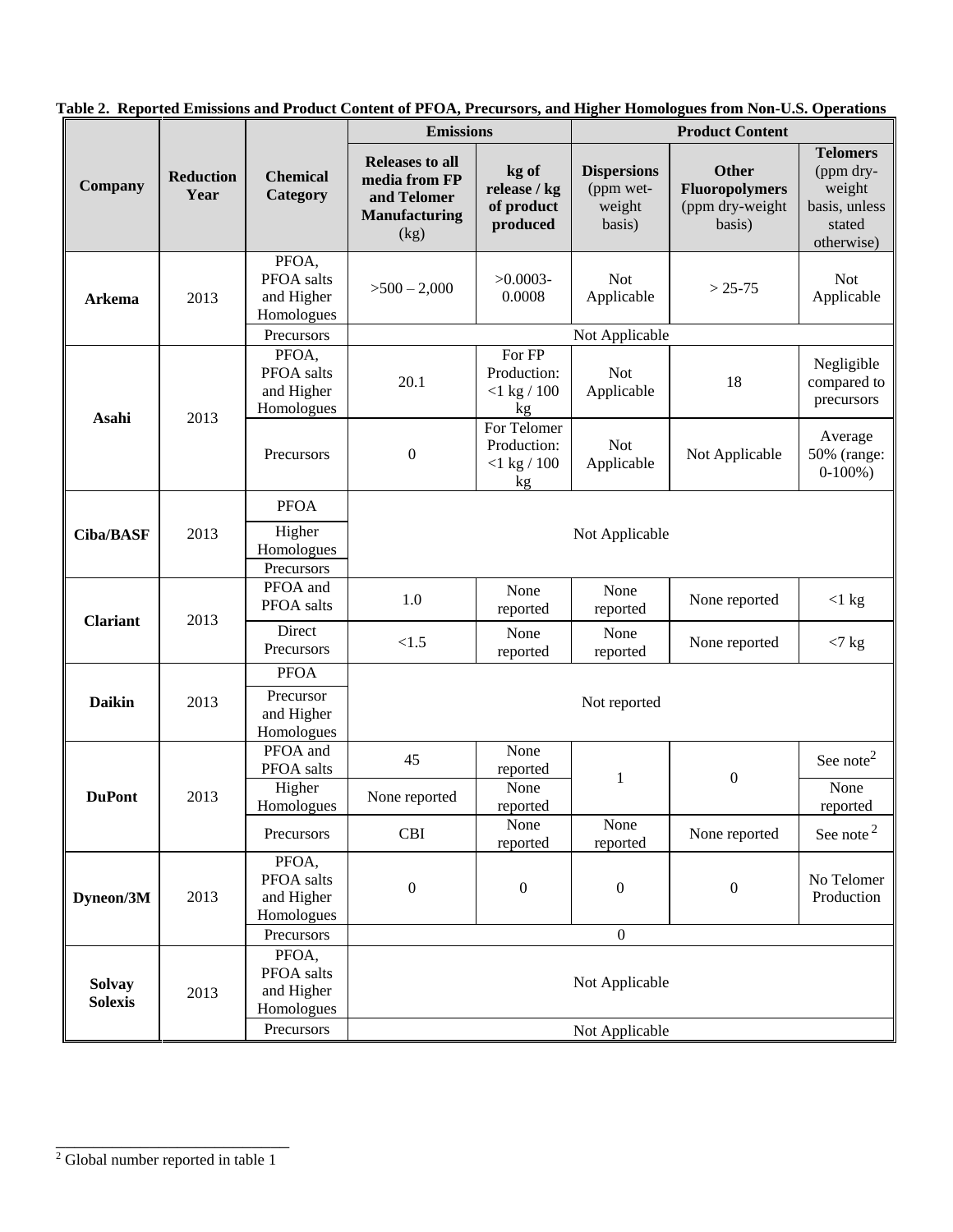**Table 3. Reported Percent Reductions in Emissions and Product Content of PFOA, Precursors, and Higher Homologues from U.S. Operations (cumulative percent reductions from baseline year through end of 2013)**

|                                 |                          |                                                 | % Reduction in Emissions<br>% Reduction in Product Content                         |                                     |                                |                                  |  |  |
|---------------------------------|--------------------------|-------------------------------------------------|------------------------------------------------------------------------------------|-------------------------------------|--------------------------------|----------------------------------|--|--|
| Company                         | <b>Reduction</b><br>Year | <b>Chemical</b><br>Category                     | % Reductions in total<br>quantity of chemical(s)<br>released from baseline<br>year | Fluoropolymer<br><b>Dispersions</b> | Other<br><b>Fluoropolymers</b> | <b>Telomer based</b><br>products |  |  |
| <b>Arkema</b>                   | 2013                     | PFOA,<br>PFOA salts<br>and Higher<br>Homologues | 91%                                                                                | 100%                                | 96%                            | Not Applicable                   |  |  |
|                                 |                          | Precursors                                      | Not Applicable                                                                     |                                     |                                |                                  |  |  |
| Asahi                           | 2013                     | PFOA,<br>PFOA salts<br>and Higher<br>Homologues | 100%                                                                               | 100%                                | 100%                           | Not Applicable                   |  |  |
|                                 |                          | Precursors                                      | Not Applicable                                                                     |                                     |                                |                                  |  |  |
|                                 | 2012                     | <b>PFOA</b>                                     |                                                                                    |                                     |                                |                                  |  |  |
| <b>Ciba/BASF</b>                |                          | Higher<br>Homologues                            | Not Applicable                                                                     |                                     |                                |                                  |  |  |
|                                 |                          | Precursors                                      |                                                                                    |                                     |                                |                                  |  |  |
| <b>Clariant</b>                 | 2013                     | PFOA and<br>PFOA Salts                          | Not Applicable                                                                     |                                     |                                |                                  |  |  |
|                                 |                          | Direct<br>Precursors                            |                                                                                    |                                     |                                |                                  |  |  |
|                                 |                          | <b>PFOA</b>                                     | 100%                                                                               | 100%                                | 100%                           | 100%                             |  |  |
| <b>Daikin</b>                   | 2013                     | Precursor<br>and Higher<br>Homologues           | 100%                                                                               | Not Applicable                      | Not Applicable                 | 100%                             |  |  |
| <b>DuPont</b>                   | 2013                     | PFOA and<br>PFOA Salts                          | 99.8%                                                                              | 99.9%                               | 99%                            | 99% <sup>3</sup>                 |  |  |
|                                 |                          | Higher<br>Homologues                            | None reported                                                                      |                                     |                                |                                  |  |  |
|                                 |                          | Precursors                                      | <b>CBI</b>                                                                         | None reported                       | None reported                  | 98% <sup>3</sup>                 |  |  |
| Dyneon/3M                       | 2013                     | PFOA,<br>PFOA salts<br>and Higher<br>Homologues | 100%                                                                               | 100%                                | Not Applicable                 | Not Telomer<br>Production        |  |  |
|                                 |                          | Precursors                                      | No Precursor Production.                                                           |                                     |                                |                                  |  |  |
| <b>Solvay</b><br><b>Solexis</b> | 2013                     | PFOA,<br>PFOA salts<br>and Higher<br>Homologues | >99.999%                                                                           | >99.999%                            | >99.999%                       | Not Applicable                   |  |  |
|                                 |                          | Precursors                                      | Not Applicable                                                                     |                                     |                                |                                  |  |  |

\_\_\_\_\_\_\_\_\_\_\_\_\_\_\_\_\_\_\_\_\_\_\_\_\_ <sup>3</sup> Global number – regional data are CBI